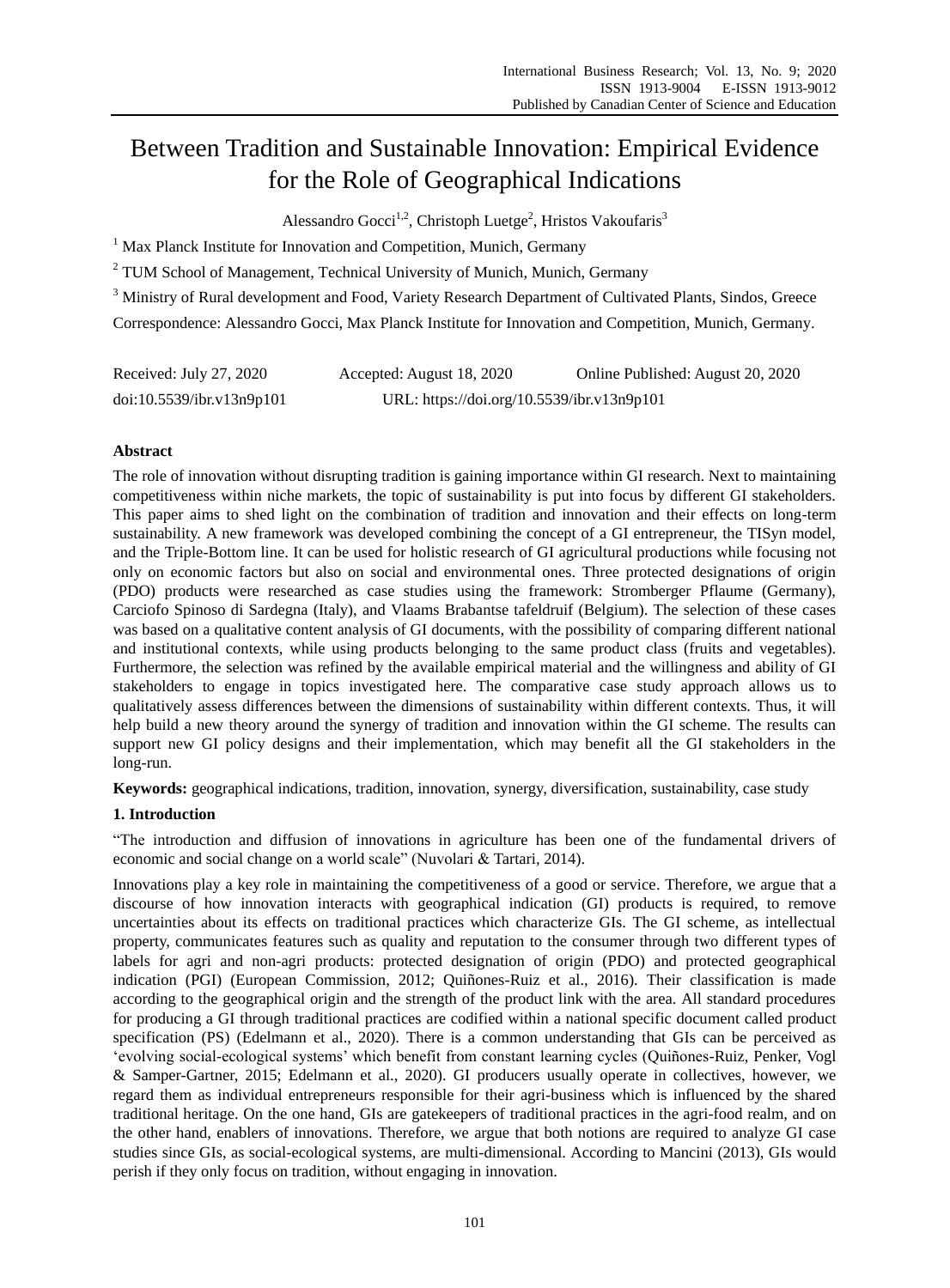In this article, we look at the synergy between tradition and innovation in agriculture and the impact on sustainability. Specifically, we investigate how GI producers strive to follow a differentiated approach based on tradition and innovation by expanding the agricultural functions of GI production. They are not limited to the economic gains but include social and environmental ones. Since the terms innovation and tradition are complex, some working definitions are provided below.

A classification of innovations in agriculture is provided by Nuvolari and Tartari (2014):

- i. "biological innovations […],
- ii. improvements or transformations of practices of cultivation, […]
- iii. mechanization, […]
- iv. chemical products […]" (Nuvolari & Tartari, 2014).

This conceptualization suits a practical analysis of cases while following the most common definition provided by Lundvall (2010): "[Innovation is] an ongoing process of leaving, searching, and exploring which results in: (1) new products; (2) new techniques; (3) new forms of organization and (4) new markets" (Lundvall, 2010). We argue that both classifications are required to analyze GI case studies since GIs, as social-ecological systems, are multi-dimensional. Marescotti et al. (2020) examined the amendments of PS to find evidence of changes related to the environment. They give the example of Cerezas de la Montaña de Alicante PGI, which introduced new varieties in order to cope with climate change (Marescotti et al., 2020). This innovation can be classified in category one from Lundvall (2010), "new products" as well as Nuvolari and Tartari (2014) classification of "biological innovations".

There are many definitions of tradition; one commonly used in GI research is the term "terroir" combining natural and human factors, which characterize the geographical area (Riviezzo, Garofano, Granata & Kakavand, 2017). Traditions are customs or beliefs taught by one generation to the next, and they play an essential role in cultural identification (Weichselbaum, Benelam & Soares Costa, 2009). According to Hobsbawm and Ranger (2012) the object and characteristic of traditions is invariance. Attempts to define traditional agri-food products are characterized by a paradoxical duality: on the one hand they must remain fixed in time, and on the other hand they can change their characteristics. In this article we focus on the two concepts "traditional knowledge" and "local knowledge" because they highlight all important factors of tradition perceived within GIs, and they are relevant for the notion of traditional agri-food products. Reyes-Garcia et al. (2014) define traditional knowledge as the heritage of non-industrial communities characterized by a continuous historical and intergenerational cycle found in rural areas. Local knowledge is defined by Beckford and Barker (2007) as: "Dynamic and complex bodies of know-how, practices, and skills that are developed and sustained by peoples/communities with shared histories and experiences" (Beckford & Barker, 2007). Both definitions highlight the complexity of traditional aspects while providing a suitable approach for the analysis of traditional factors within GIs. We believe that through innovations embedded in traditional/local knowledge, GI products become more resilient.

There is empirical data from GI researchers about the impact of innovation on tradition. For example, Bowen and Zapata (2009) examined the case study of the Mexican GI tequila produced in the area of Amatitan. The introduction of innovations from industrial productions disrupted the traditional practices entailed in the PS and simultaneously had negative economic, social, and environmental impacts on the area. The authors suggest nourishing traditional practices with innovation to foster a sustainable product (Bowen & Zapata, 2009). On the contrary, positive effects can be found in the case study of the Sorana bean PGI by Belletti, Marescotti, and Brazzini (2017). Due to the GI label, the small geographical area producers benefitted from a higher selling price and were able to develop social activities, e.g. agritourism, which strengthened the local identification of the product. Lacking economic pressure, the producers could also innovate production steps. All these impacts on the rural area show that the GI label is more than just a basic legal protection tool (Belletti et al., 2017). Furthermore, having strict PS with standards may lead to environmental protection. Belletti, Marescotti, Sanz-Cañada, and Vakoufaris (2015) detected this and further hints concerning tradition and innovation in the PS of the GI Spanish olive oil products. Previously, Sanz-Cañada, Coq-Huelva, Sánchez-Escobar and Hervás-Fernández (2012) reached the same conclusion with non-GI olive oils, highlighting that tradition and innovation activate sustainability in rural areas.

The relationship between tradition and innovation in GIs and their impact on sustainability has been frequently investigated in research. However, to our knowledge, there is no publication that attempted to compare EU case studies per product class and GI scheme based on these key themes. In our selected case studies, we look at specific strategies that GI producers, as entrepreneurs, apply through the synergy of innovation and tradition, and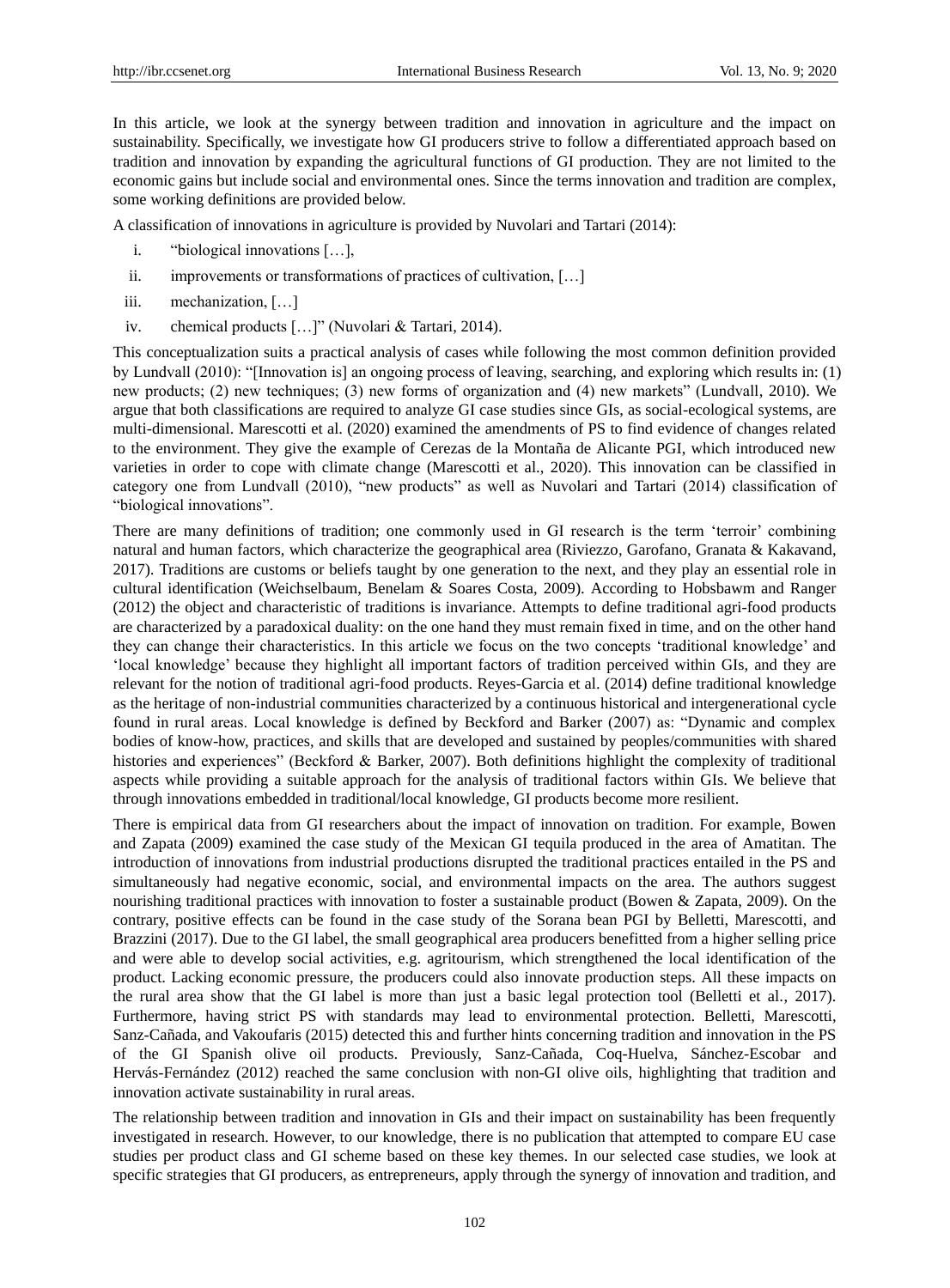if these trigger effects on sustainability. We also, examine the different drivers to engage in innovation and tradition. The next section sets the theoretical framework as a basis to the analysis. It presents a new model paradigm for further research in this direction. After offering a description of the applied qualitative methodologies, including the comparative case study design, the fourth section shows the results regarding the three selected cases: Stromberger Pflaume PDO, Carciofo Spinoso di Sardegna PDO, and Vlaams Brabantse tafeldruif PDO. It is followed by a comparative discussion and a conclusion with implications for policy and future research.

## **2. Theoretical Framework**

The theoretical framework for analyzing the following case studies is based on three main concepts: rural and sustainable entrepreneurship, the synergy of tradition and innovation (TISyn) model, and sustainability conceptualized through the Triple Bottom-line (TBL). The combination of these shows the operating fields of a GI producer and supports operationalizing empirical findings.

GI producers can be perceived as rural entrepreneurs who act not only within the agricultural sphere but beyond that. Researchers acknowledge that defining rural entrepreneurship is challenging due to its many facets. According to Hoy (1983), a rural entrepreneur focuses on new business opportunities within rural areas that stimulate new activities. A similar opinion is shared by Wortman Jr (1990), who states that an entrepreneurs' primary function is to add new products or technologies in order to exploit opportunities. Recent theories upgrade the definition of rural entrepreneurs to sustainable entrepreneurs whose activities, in the view of Belz and Binder (2017), can yield economic, social and environmental benefits. To engage in all those fields and still be economically profitable, GI producers must find ways to expand the potential of their product. Multifunctionality is one critical approach followed by farmers to comply with this. Van der Ploeg et al. (2000) claim that services connected to the GI product, such as tourism-based activities or eco-friendly initiatives, are necessary opportunities to add to the agricultural function. They also strengthen rural development (van der Ploeg & Roep, 2003; Belletti & Marescotti, 2011). Based on a hybrid form of the rural and sustainable entrepreneur and their fields of action, we define GI entrepreneurs as individuals whose goals are to reinforce their product through a balanced combination of economic, social, and environmental values.

A GI producer is constantly in conflict with upkeeping traditional practices and innovating the product to stay competitive on the market, and therefore, resilient towards external changing stimuli (Quiñones Ruiz et al., 2018). According to the EU regulation 1151/2012, traditional products must have a minimum of 30 years of production and commercialization (European Commission, 2012). The traditional practices which are described in the PS might, however, be outdated due to new regulations or market exigencies (Quiñones Ruiz et al., 2018). We state that tradition and innovation coexist and therefore, support the TISyn model proposed by Gocci and Luetge (2020) which aims to explain this synergy in connection to the three dimensions of sustainability. On the one hand, it is argued that GI producers may actively use this synergy to comply with regulations, and protect local heritage or biodiversity; on the other hand, it is acknowledged that the producers might be triggered to engage in this synergy as a response to, for example, changing regulations, unstable market conditions or climate change (Gocci & Luetge, 2020). The TISyn model, together with the concept of multifunctionality, helps explain the interrelatedness of activities pursued by a GI entrepreneur to upkeep tradition, being economically competitive and sustainable. Examples for positive and negative effects can be found within the introduction (Bowen & Zapata, 2009; Belletti et al., 2015).

Sustainability is a key goal of many GI stakeholders within rural areas, although it is a challenging term with many facets. The TBL concept represents the three dimensions (social, economic, environmental) and allows certain flexibility within the approach. The first definition of TBL was provided by Elkington (1998), measuring the performance of not only economic values but enclosing social and environmental aspects (Slaper & Hall, 2011). In research, many different parameters and approaches to TBL have been used. We argue that TBL suits to measure the performance of a GI entrepreneur. Engaging in touristic activities and eco-friendly initiatives balanced with competitiveness will lead to sustainable production of the GI. There are two main obstacles that GI stakeholders are forced to overcome. First, an understanding of the related dimensions is required to be established. Second, a strong network between different parties with shared objectives is essential. To sum up, TBL requires a balanced approach which can solve potential trade-offs and ambiguities (Cohen, Smith, & Mitchell, 2008; Dyllick & Hockerts, 2002; Hahn, Figge, Pinkse, & Preuss, 2010).

In this article, we combine the three concepts entrepreneurship, the TISyn model, and TBL into a new theoretical framework that we call GISETI (Geographical Indication Sustainable Entrepreneurship Tradition-Innovation), visualized in Figure 1. The model arises from a circular interaction between the three concepts.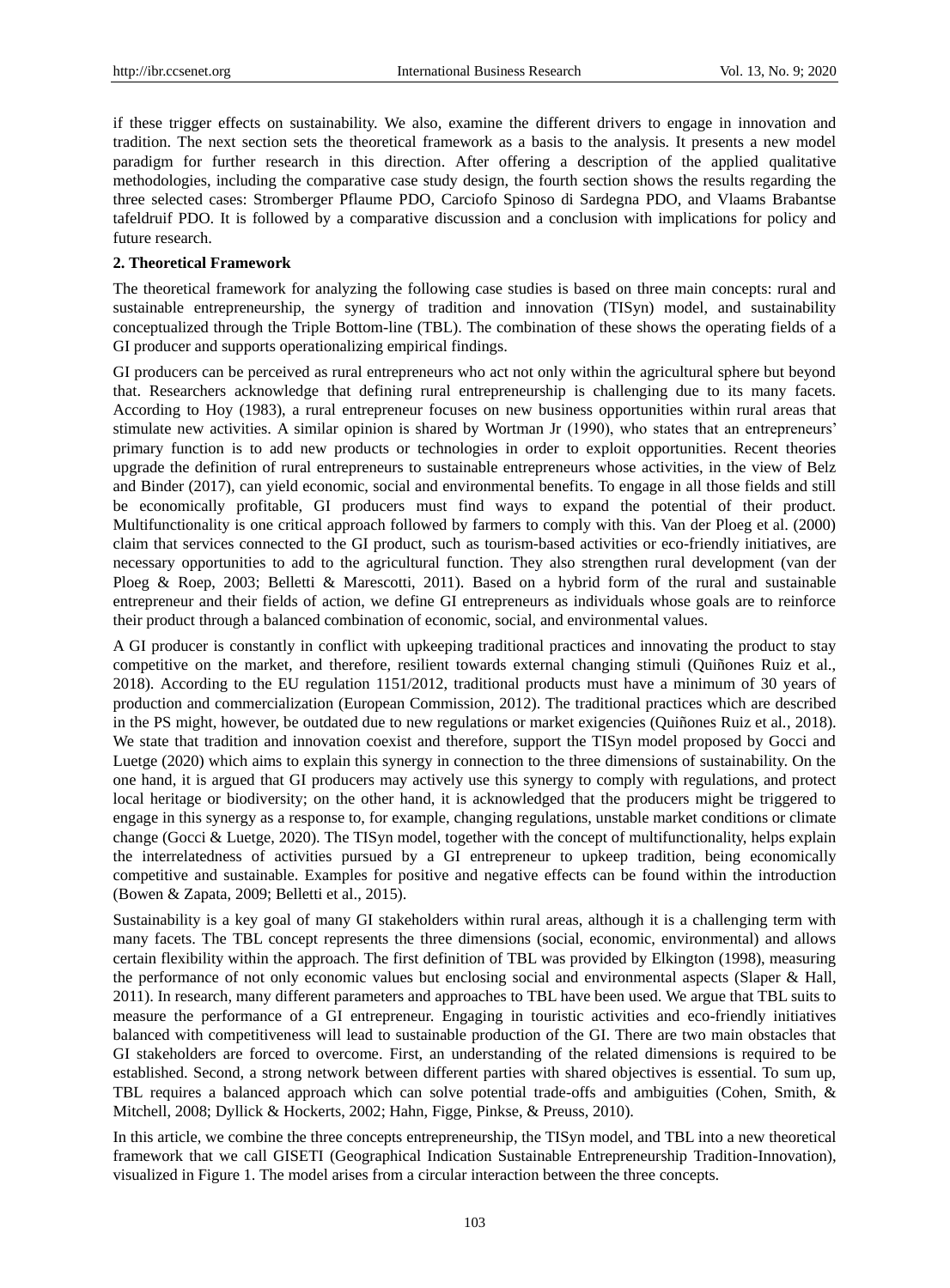

Figure 1. GISETI framework (own elaboration)

The framework is developed to investigate GI case studies while regarding all significant aspects of GI products. The different analyzing steps provide a holistic view and lead to a deeper understanding of GIs. It is also meant to highlight various fields of action where GI producers engage while simultaneously putting them into the context of sustainability and the synergy of innovation and tradition. The latter is vital to upkeep traditional practices within the GI production. The framework will help future researchers investigate GI cases, supporting the European Commission"s interests towards the synergy of tradition and innovation. Furthermore, it can help policymakers shape the regulations that foster this synergy and sustainability since there is no written reference within the rules provided by the European Commission.

## **3. Methods**

In order to respond to the research questions, we decided to use a comparative case study design with a mixed method approach. It is commonly used in the GI research field, because of its ability to view cases in their context and, therefore, allowing a detailed analysis with reduced positionality of the researcher (Yin, 2009). Before selecting the case studies, a qualitative content analysis of all single documents from the DOOR (Database of Origin and Registration) database was carried out. The database encloses all Single Documents of PDOs and PGIs in different status (application, registration, publicly released) and with all required metadata (e.g. country, registration dates) (European Commission, 2019). The main goal of the qualitative content analysis was to identify products directly or indirectly related to the topics of tradition, innovation, and sustainability. It covered an amount of 1398 registered single documents from which 47 show signs of this relationship. In order to make case studies comparable, shared characteristics are required. Therefore, the case studies were exclusively chosen from one product class (1.6 "fruits and vegetables"), one GI scheme (PDO), and different European countries. The GI scheme has a different history of usage among them, which influences the state of legislation and the institutional attention. 22 out of the 47 products with signs of innovation, tradition, and sustainability belong to the product class 1.6. Those were used to establish preliminary contact requesting cooperation for this study. A successful collaboration was established with the following three products: "Carciofo Spinoso di Sardegna" an artichoke produced in Sardinia, Italy, "Stromberger Pflaume" a plum produced in North Westphalia, Germany and "Vlaams Brabantse tafeldruif" table grapes from Flanders, Belgium.

Semi-structured interviews with producers were carried out between July and November 2019 (see Table 1). Some of them display a double function and are not only producers but presidents or directors of the association or consortium of the GI product. The interviews were prepared with open questions from the three dimensions of sustainability, tradition and innovation and had a duration between 60 and 120 minutes. As preparation for further analysis, they were recorded and transcribed. A software-supported qualitative content analysis (MAXQDA) of the interviews was conducted to identify the central notions and patterns of information (Massengil, 2014). The interviews were coded following the two-step coding methodology of Gioia, Corley and Hamilton (2013) after agreement of the coding criteria to minimize the biases. In the 1st order, the different concepts were identified (e.g. tradition of production, environmental protection, tourism, profit, improvements/adjustments of the product). In the 2nd order analysis the themes were identified (e.g. traditional, innovative, environmental, economic, social), and then aggregated into the main dimensions tradition, innovation and sustainability (Gioia et al., 2013). During the coding, literature of GI research was considered to take into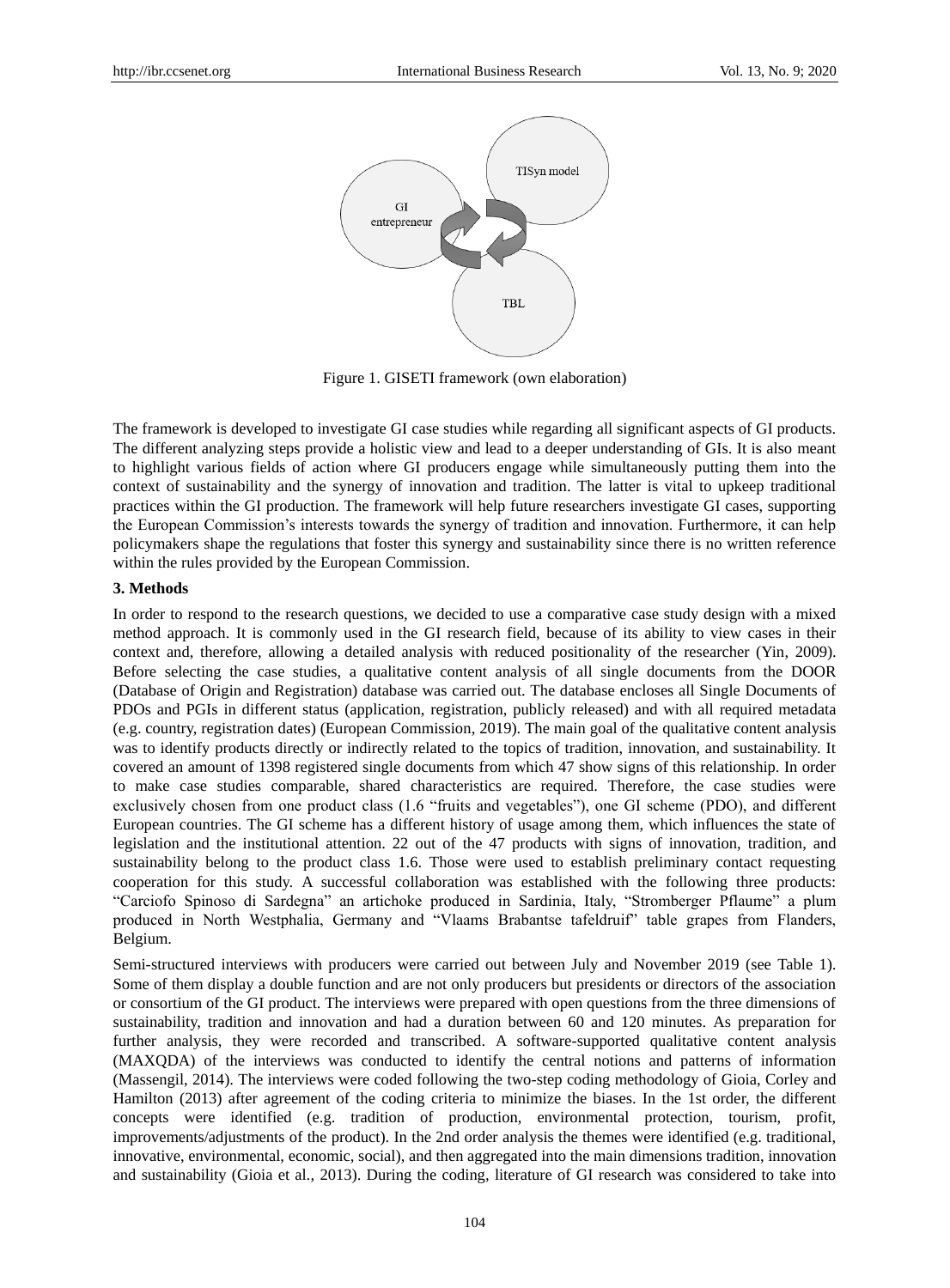account a wider theoretical background.

The main challenge with the interviews was recruiting producers, since all three cases are considered niche products and are organized in small associations. Furthermore, the complexity of the topics was an additional limiting factor. Knowledge gaps were small because the directors or presidents of the associations/consortiums were aware of the other members" situation. To broaden the perspective, targeted surveys were sent to stakeholders such as state agencies, retailers, and agricultural marketing centers. This reduces possible influences from the positionality of the producers. Additionally, the interviews and surveys were backed up with supplementary material (e.g. national product specifications, amendments at EU level when possible, statutes, newsletters, websites, and other hard copies), in order to reach the information saturation required for in-depth case studies. Table 1 gives an overview of all collected and analyzed material.

|                                         | Germany: Stromberger<br>Pflaume                                                                                                                                                                                                                                                | Italy: Carciofo Spinoso<br>di Sardegna                                                                                                                          | Belgium: Vlaams<br>Brabantse tafeldruif                                                                                                   |
|-----------------------------------------|--------------------------------------------------------------------------------------------------------------------------------------------------------------------------------------------------------------------------------------------------------------------------------|-----------------------------------------------------------------------------------------------------------------------------------------------------------------|-------------------------------------------------------------------------------------------------------------------------------------------|
| Documents                               | Amendment approvals, applications, original and current Product<br>Specifications (from Door database and organizations of selected countries<br>(Ministry of Agriculture, Consortia)), case-specific documents (e.g. statutes,<br>newsletters, websites, brochures, booklets) |                                                                                                                                                                 |                                                                                                                                           |
| Interviews, surveys and<br>affiliations | 1 PDO producer $\&$<br>president of association<br>1 retailer<br>1 officer from LANUV                                                                                                                                                                                          | 1 director of<br>consortium, laboratory<br>technician & PDO<br>producer<br>1 president of<br>association $& PDO$<br>producer<br>1 supervisory & PDO<br>producer | 1 PDO producer & vice<br>president of association<br>1 PDO producer<br>1 VLAM,<br>agri-marketing agency<br>1 CVBB, agricultural<br>agency |

## Table 1. Empirical data sources of case studies

## **4. Results**

In the following, the results of the three case studies are presented. First, a general overview of the product is given. Second, the local importance of the product is highlighted, which is followed by explaining the different effects of the GI label. Lastly, the different innovations and their influence on tradition and sustainability will conclude each case study. An overview is provided in Table 2.

|  | Table 2. General context & organization of the three case studies |
|--|-------------------------------------------------------------------|
|--|-------------------------------------------------------------------|

| Stromberger Pflaume                                                       | Carciofo Spinoso di Sardegna                                    | Vlaams Brabantse tafeldruif                              |
|---------------------------------------------------------------------------|-----------------------------------------------------------------|----------------------------------------------------------|
| Small geographical area                                                   | Small-medium<br>$\bullet$                                       | Small geographical area<br>٠                             |
| Small association*                                                        | geographical area                                               | Micro association*                                       |
| Legal & financial support for<br>registration process                     | Small association*<br>Legal support for<br>registration process | Legal & financial<br>support for registration<br>process |
| Diverse selling strategies<br>Stable price with retailer<br>because of GI | Diverse selling<br>٠<br>strategies                              | Diverse selling<br>strategies                            |
|                                                                           | Stable price with the<br>$\bullet$<br>GDO because of GI         | Funding available<br>because of GI                       |

\* based on the EU Recommendation 2003/361: Small-medium enterprises (European Commission, 2016)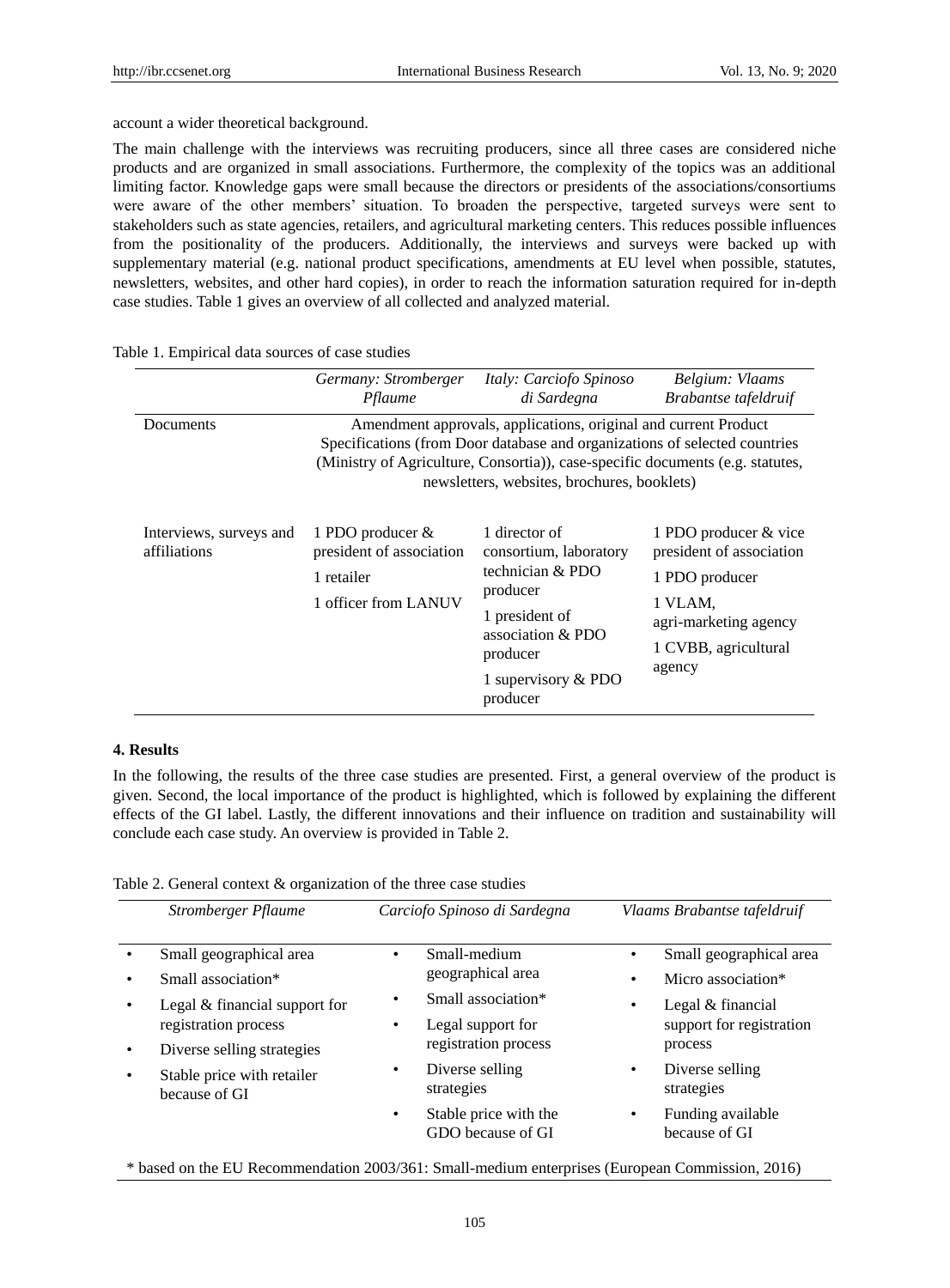## *4.1 Case Study 1: Stromberger Pflaume*

The first case study is about the PDO Stromberger Pflaume, a plum that is cultivated in the district of Stromberg, Northern Germany. The geographical area is rather small; it entails the town Oelde and a 500-meter-wide zone around its borders. In 1790 a merchant named Ludwig Niedieck planted the first imported plum trees from France in the area, thus, it shows around 230 years of traditional production. In January, the cultivation of the plum starts with pruning and continues throughout the year, depending on the natural water supply. The ripe plums are collected from the end of August until mid-September, which is a short timeframe. Nowadays, a yearly average between 50 and 150 tons per producer is harvested, depending on the number of hectares and the amount of rainfall. In 2008, an association formed, which unified around 15 to 20 farmers who are carrying out this practice as a side-job. The plums are sold in their pure fruit form on regional farmers" markets and to a juice manufacturer for the German and Austrian market. The GI label protection was granted from the EU in 2013. The primary legal and also financial support, throughout the registration process, was provided from the Landesamt fuer Natur, Umwelt und Verbraucherschutz Nordrhein-Westfalen (LANUV), as well as from the EU and the state North Rhine-Westfalia (NRW). It was granted the PDO label, which no other product of NRW has.

The plum is part of the local identity of the region, and the trees have been cultivated for many decades within a family context. The trees are handed down to the next generation together with the land; conflicts may arise when the young generation moves into the cities and neglects the tradition. To reinforce the local identity, a thematic plum market was established in 2004, attracting around 15 000 people per annum. The visitors not only enjoy the plum specialties (e.g. liqueur, cake) but spend time visiting the area. A collaboration of the local authorities and the producers created a plum hiking path to boost regional tourism. All tourism activities support the visibility of the product, strengthen the local identity, and valorizes the territory, thus enhancing rural development. Even though the stakeholders work collaboratively, they do have different interests. For the producers, the focus is on economic factors; the social aspects are perceived as additional value and environmental protection is viewed as compliance with the regulations.

Apart from the regional market selling strategies, the Stromberger Pflaume association sells a certain amount of plums to the juice retailer "Van Nahmen". The collaboration was established through a networking event by LANUV. After a quality test, the retailer was convinced of the product and wanted a long-term relationship. It allows the collective of producers to benefit from a stable price (0.45  $\epsilon$ /kg) in comparison to the weather depending price of 0.20 to 0.30  $\epsilon$ /kg. Other commitments to e.g. jam processors are not possible due to the restricted geographical area and the peculiar climate terroir. The GI protection is, in this case, both a gate-keeper for stable contracts and a restrictive factor for the production. There is the conviction that the GI label will grant more benefits in the long-run.

There are two main challenges in the production of plums: first, they highly depend on the water availability and, therefore, are influenced by climate change, and second, the short time-window for the collection. During the last decades, the workforce required for collecting the fruits decreased, and there was an effort for innovation moving away from the manual collection process. In several innovation circles, the harvesting machine as it is used today was invented. It shakes the trees, allowing the plums to fall onto a conveyor where the leaves and branches are cleaned off. The plums are then sorted manually and packed into boxes. This innovation led to a decrease in operational costs and even an enhanced quality of the fruit, since the plum skin is irritated by prolonged contact with the hand. This disruption of the traditional production pushed some producers out of the association, even though it still complies with the GI regulation. The association is not perceived as part of the cultural identification but as an institutional organ. The initial purchase of the harvesting machine is connected with a high cost investment. The producers were able to finance it through a financial support program provided by LANUV and successively integrated by the EU and NRW. The producers affirm that despite this innovation, the plum production tradition remained unchanged and is now more resilient to the market changes.

#### *4.2 Case Study 2: Carciofo Spinoso di Sardegna*

The Italian product "Carciofo Spinoso di Sardegna" is a PDO artichoke with spines cultivated in specific areas of the island Sardinia. The natural features (e.g. the coloring of the plant, taste) of the product are influenced by the provinces" terroir which leads to a variation of artichoke types, still complying with the PS. The specification dates the first cultivation back to Phoenician times, whereas the first written evidence was found in 1780 pointing towards a long tradition. The growing period starts in July when the artichoke buds are planted in the fields. After weekly phytosanitary treatments and watering, the first harvesting is carried out in November. The process is characterized by highly specialized manual steps which require traditional expertise. In 2011, the European acknowledgement as PDO was granted. For the registration process, external consultants were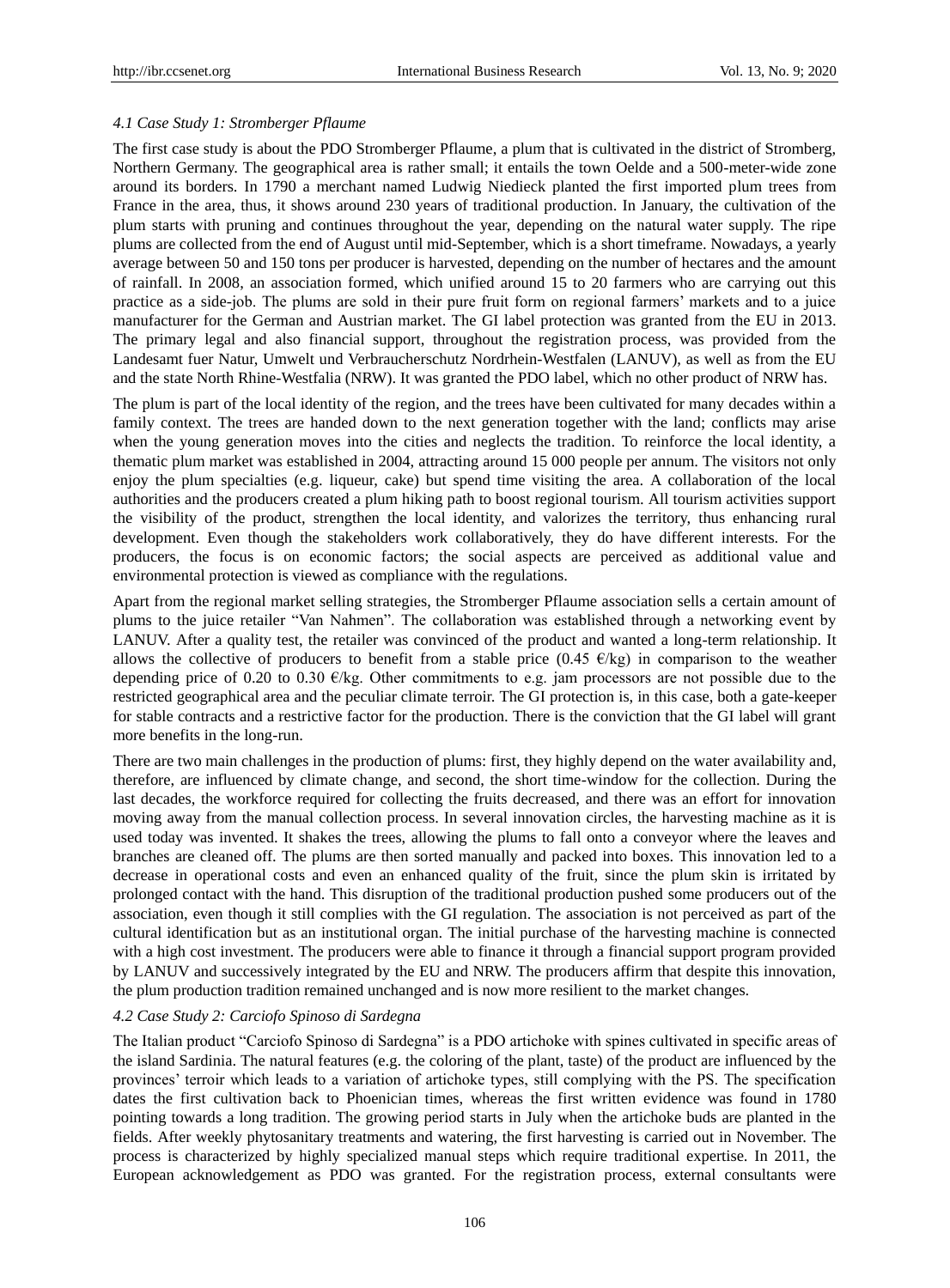provided by local authorities. However, the expenses had to be covered by the producers. Nowadays, the consortium of artichoke producers counts 32 full-time professionals and eleven packaging stations. In general, the associated producers cultivate the plant in an area between 40 and 100 hectares. Farming areas below 40 hectares cannot comply with the market expectations. The harvest is counted not in kilos but in "heads". An area of 60 hectares yields a yearly average of 2 500 000 heads. Traditionally, the artichoke is commercialized through the GDO (Italian acronym for "large scale distribution") delivering primarily regional fruit and vegetable markets in Italy. The principal amount of artichokes is presently sold in northern Italy (Lombardia, Piemonte, Liguria); a smaller market exists in Tuscany and Emilia-Romagna. Another selling channel is represented by retailers (e.g. Esselunga) who are asking for a more differentiated product approach (e.g. processed varieties) as a reaction to the decline of artichoke consumption.

In the general opinion among Italians, the artichoke is directly connected to the island of Sardinia. This perceived tie is, however, weaker among the local people. There are social activities e.g. festivals or local markets about the artichoke, having a high potential for sharing traditions. The potential is not fully exploited because some stakeholders (e.g. regional authorities) do not recognize the importance of the product for the island. Farmers, who perceive themselves as entrepreneurs, are trying to diversify their business. One goal is to prolong the touristic season through new attractions, such as agri-tourism, hiking and mountain bike paths, and events connected to the artichoke. This is also seen as a possibility to attract young educated adults back to the island to take over the family businesses.

In Sardinia, the PDO product is often cultivated together with the mainstream variety without spines ("varietà romanesca") which is produced in an economy of scale approach. This led to a decrease in the cultivation of the PDO variety "Carciofo Spinoso", also because the consumer prefers the artichoke without spines. The niche market of the PDO is without real competition, even though other regions have tried to farm the spiny artichoke. Despite the decrease in production, the product can be sold at a stable price of 0.35€ per head because the GDO guarantees this price for the GI. To raise awareness, there is a need for market expansion of this product to non-traditional regions. The producers are currently developing a network in the following countries: Germany, Switzerland, and the USA. The network is required because the value of the product only acquires visibility through an artichoke-tasting. In the current situation, the farmers are driven by their passion for the product and its possibility regarding environmental protection and social prospects.

Innovation plays a key role in keeping the product economically profitable and, at the same time, eco-friendly. This case study shows many small innovations among the two types of process and organizational innovation without compromising the traditional production techniques. There was even an attempt to improve the product through genetic manipulation of the buds, which was neglected due to the already well adapted genetic features. The organizational innovations were triggered by the short durability of the plant and the necessity to offer a tailored product to the customers. First, new packaging design was introduced, exploiting the concept of vacuum-packed skin layers, originally used for wrapping bread. Second, a processed ready-to-eat variety, without stem and spines, was developed reacting to sales data provided by the retailers. The result was an artichoke salad made of different Sardinian GI products (e.g. cheese and oil).

Process innovations are adjustments to the production procedure. A common one is the mechanization of traditional manual labor to reduce production costs. Many artichoke producers encounter a lack of workforce and, therefore, mechanized some operations like the collection. The introduction of a drip irrigation system lowered the production costs again, through lower water consumption. Moving away from toxic pesticide use, new phytosanitary products were developed and spread weekly on the fields. Based on a 30-year observation of the farmers, this had a direct effect on the local environment, letting plant and animal species recover. Some years ago, it was discovered that the distance between the artichokes was too small and had to be increased. This led to an amendment of the "Carciofo Spinoso di Sardegna" specification, which was granted by the EU in 2015 (European Commission, 2015). The larger distance helps the plant to respire better and leads to higher quality and yield. The distance and field quality is controlled by unique mini-cameras attached to the chipper cleansing plant residuals.

One could argue that innovations disrupt the traditional way of producing the artichoke. However, these innovations were required to stay competitive within the market. The producers are taking financial risks implementing these measures since no funding from Italian authorities is available. Even though the EU offers funding, the application process, and the time period until it is available clashes with the operational needs of the producers. One of the functions of the consortium is to counterbalance this through collective financing. There is a need for more support from local authorities to boost this product again economically and socially.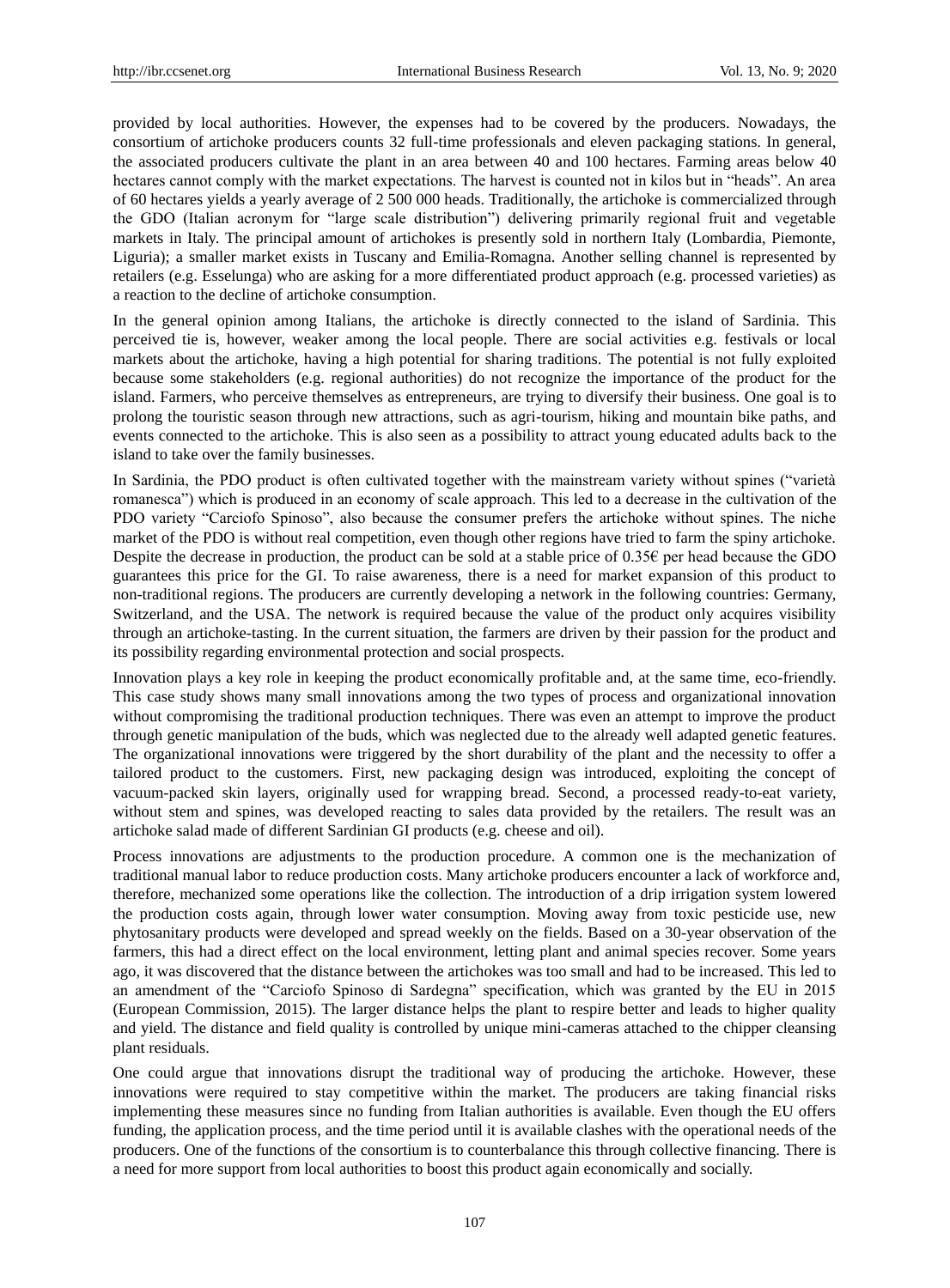## *4.3 Case Study 3: Vlaams Brabantse tafeldruif*

The third case study focuses on a Belgian table grape PDO "Vlaams Brabantse tafeldruif". The geographical region, known as "Druivenstreek" (grape region), is located southeast of Brussels and entails the municipalities of Overijse, Hoeilaart, Huldenberg, and parts of Tervuren. In 1865 the first glasshouse was built for cultivating the "exotic" fruit in optimal conditions. Even today, the white and black varieties of grapes are kept in glasshouses, which are heated at a constant temperature from January on. Until the harvesting period from August until October, the GI producers follow a strict procedure that includes removing branches from the grapes to secure an optimal quality. As a reaction to an initiative from the VLAM (Vlaams Centrum voor Agro-en Visserijmarketing) searching for traditional regional products, an association was formed by three professional grape producers. With legal and financial support from VLAM, the commune of Overijse, the Province of Vlaams Brabant, and the EU, the association registered for the GI label, which was granted in 2008. Even though there are some common activities within the association, production and selling are done on an individual basis. Depending on the size and amount of the glasshouses the production average reaches from five to 20 tons per year. Some exclusively sell the product directly to individuals, whereas others follow a more differentiated approach (e.g. retailers). The primary selling market is the region with customers from the whole of Belgium.

Producing grapes requires specific knowledge about the plant and its reaction to the production steps and the terroir. This knowledge is handed down within families who own an active grape business. Sometimes the generational change cannot happen within the family due to lacking interest in the job. In most cases, the business closes or sometimes is passed to a "newcomer" who has relatives connected to the grape activity. Before the grape crisis in the postwar period, an estimate of 3 000 growers was located in the area, and now they are reduced to seven. They are very passionate about the product, and their heritage bond allowed them to overcome critical periods. A collaboration between the association and the local authorities is shaping the touristic attractions within the region. Next to hiking and bicycling grape tours, teaching courses for hobby grape producers, annual festivals, and events within old glasshouses (e.g. weddings) take place, while the town of Overijse operates a museum about the grapes. These activities attract customers from the entire country, thus reinforcing the local identity of the people and, in the meantime, having positive effects on the sales.

Due to the GI label, the producers have access to financial funding from the EU and local authorities to raise awareness of the grapes. This funding is typically used to improve marketing initiatives such as new packaging or promotional material. The main perception of the GI label is the marketing function, however, its effect on the sales is marginal. In fact, the customers choose the product based on a trust relationship with the producer. Other grapes from Italy or Spain are not in competition with the Belgian grapes because of this. The Vlaams Brabantse tafeldruif PDO has a price range of 14 to 25  $\epsilon$ /kg, which is significantly higher compared to grapes from other European countries. The price arises from the high specialization of the producers and the high production costs (e.g. heating).

Throughout the years, two main process innovations were introduced; first, new methodologies for using pesticides, and second, changes in the heating system. In Belgium, each farmer is required to collaborate with a laboratory institution to measure the soil values and act if they are out of the norm. Within this collaboration, a consultation took place, which led the grape producers to use biopesticides and even natural remedies (e.g. pheromones to capture insects), and therefore, to be eco-friendlier. The main expenses, as well as impact on the environment, are represented by the heating system. Hence, many innovations took place over the years. The traditional heating material used to be coal, now a transition towards wood pellets, can be observed. Those are also adequate for computer-based heating control systems, thus, reducing manual labor in this process step. The production techniques did not change through these innovations but improved the work efficiency while maintaining the product"s quality and environmental sustainability.

## **5. Discussion**

The GISETI framework is constructed by the circular interaction of the GI entrepreneur, the TBL concept, and the TISyn model, which is used for analyzing possible outcomes of the synergy of tradition and innovation (Gocci & Luetge, 2020). Each fragment has been applied in research for various purposes. Their interaction sheds light on the cases presented above. Perceiving GI producers as entrepreneurs engaging in tradition and innovation with a possible outcome to sustainability is the starting point for all the analyses described. GISETI supports the interpretation of all the facets regarding the motivations, triggers, and contexts which cause GI producers to engage in their traditional practices, combined with innovation. The framework can be systematically applied to other GI case studies.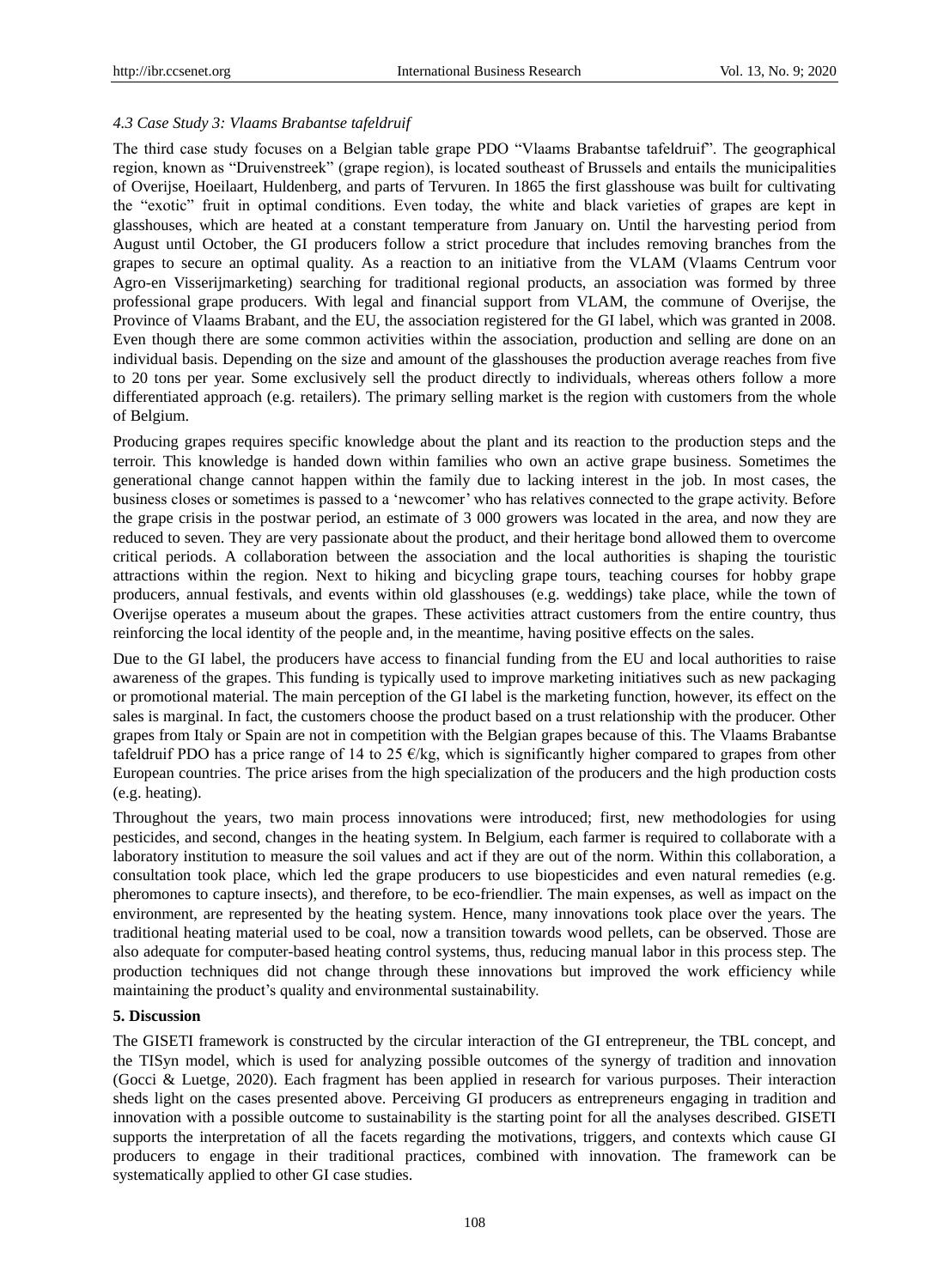In Table 3 an overview of the compared case studies is provided as base for the following discussion:

|                | Stromberger Pflaume                                                                                                                       | Carciofo Spinoso di Sardegna                                                                                                                                                                                         | Vlaams Brabantse tafeldruif                                                                                                                                                                                                                                                                                                                   |
|----------------|-------------------------------------------------------------------------------------------------------------------------------------------|----------------------------------------------------------------------------------------------------------------------------------------------------------------------------------------------------------------------|-----------------------------------------------------------------------------------------------------------------------------------------------------------------------------------------------------------------------------------------------------------------------------------------------------------------------------------------------|
| Tradition      | Production since 1790<br>$\bullet$                                                                                                        | Production since 1780<br>$\bullet$                                                                                                                                                                                   | Production since 1865<br>$\bullet$                                                                                                                                                                                                                                                                                                            |
|                | Family context                                                                                                                            | Family context<br>$\bullet$                                                                                                                                                                                          | Family context<br>٠                                                                                                                                                                                                                                                                                                                           |
|                | Strong local<br>$\bullet$<br>identification                                                                                               | Strong local identification<br>$\bullet$                                                                                                                                                                             | Strong local<br>$\bullet$<br>identification                                                                                                                                                                                                                                                                                                   |
| Innovation     | Special harvesting<br>machinery<br>Positive economic<br>→<br>impact (decrease of                                                          | Mechanization of<br>$\bullet$<br>production steps<br>(mini-cameras, distance,<br>drip irrigation)<br>Eco-friendly pesticides<br>$\bullet$                                                                            | Marketing (e.g. banners)<br>Heating systems<br>$\bullet$<br>Eco-friendly pesticides<br>$\bullet$<br>Positive economic,<br>→                                                                                                                                                                                                                   |
|                | production costs)                                                                                                                         | Marketing (e.g. new<br>$\bullet$<br>packaging materials)                                                                                                                                                             | environmental impact                                                                                                                                                                                                                                                                                                                          |
|                |                                                                                                                                           | Ready-to-eat variety for<br>$\bullet$<br>sale                                                                                                                                                                        |                                                                                                                                                                                                                                                                                                                                               |
|                |                                                                                                                                           | Positive economic,<br>→<br>environmental impact                                                                                                                                                                      |                                                                                                                                                                                                                                                                                                                                               |
| Sustainability | Thematic plum<br>$\bullet$<br>market, hiking path<br>Basic understanding<br>$\bullet$<br>and engagement in<br>environmental<br>activities | Agri-tourism<br>$\bullet$<br>Small festivals<br>$\bullet$<br>Unexploited potential for<br>$\bullet$<br>social activities<br>Overall, results from<br>$\bullet$<br>economic, social and<br>environmental perspective. | Hiking & Bicycling<br>$\bullet$<br>grape tours<br>Courses for producing<br>$\bullet$<br>grapes (hobby)<br>Festivals, museums,<br>$\bullet$<br>wedding location<br>Cooperation with local<br>$\bullet$<br>stakeholders concerning<br>environmental aspects.<br>Efforts in developing<br>$\bullet$<br>social activities which<br>boost tourism. |

Table 3. Comparison of the case studies

The case studies Stromberger Pflaume and Vlaams Brabantse tafeldruif showed that innovation brought economic benefits without harming traditional practices. Simultaneously, through collaboration with local authorities, social and environmental upgrades (e.g. creation of activities related to the product, such as hiking paths and thematic markets) were implemented. The Belgium producers highlighted that linkage with the consumer through social activities yields better financial results. Similar results can be found in the study of Tregear, Török, and Gorton (2016), in which GI producers of Mako PDO benefitted from economic gains through innovation but did not engage adequately in social activities together with local authorities. Following the concept of sustainability, Carciofo Spinoso di Sardegna producers actively pursue the synergy of tradition and innovation. One of the triggers is to keep the artichoke competitive within the market, but also to engage in environmental protection measures. Due to that, innovation is perceived as a main strategy to maintain the products" tradition. The case studies from Belletti et al. (2015) and Belletti et al. (2017) suggest similar conclusions about the role of innovation on sustainability.

All the three products show a strong bond between the local community, its identification with the product, and the geographical area. Despite this, there is a lack of new GI entrepreneurs to take over the production of retiring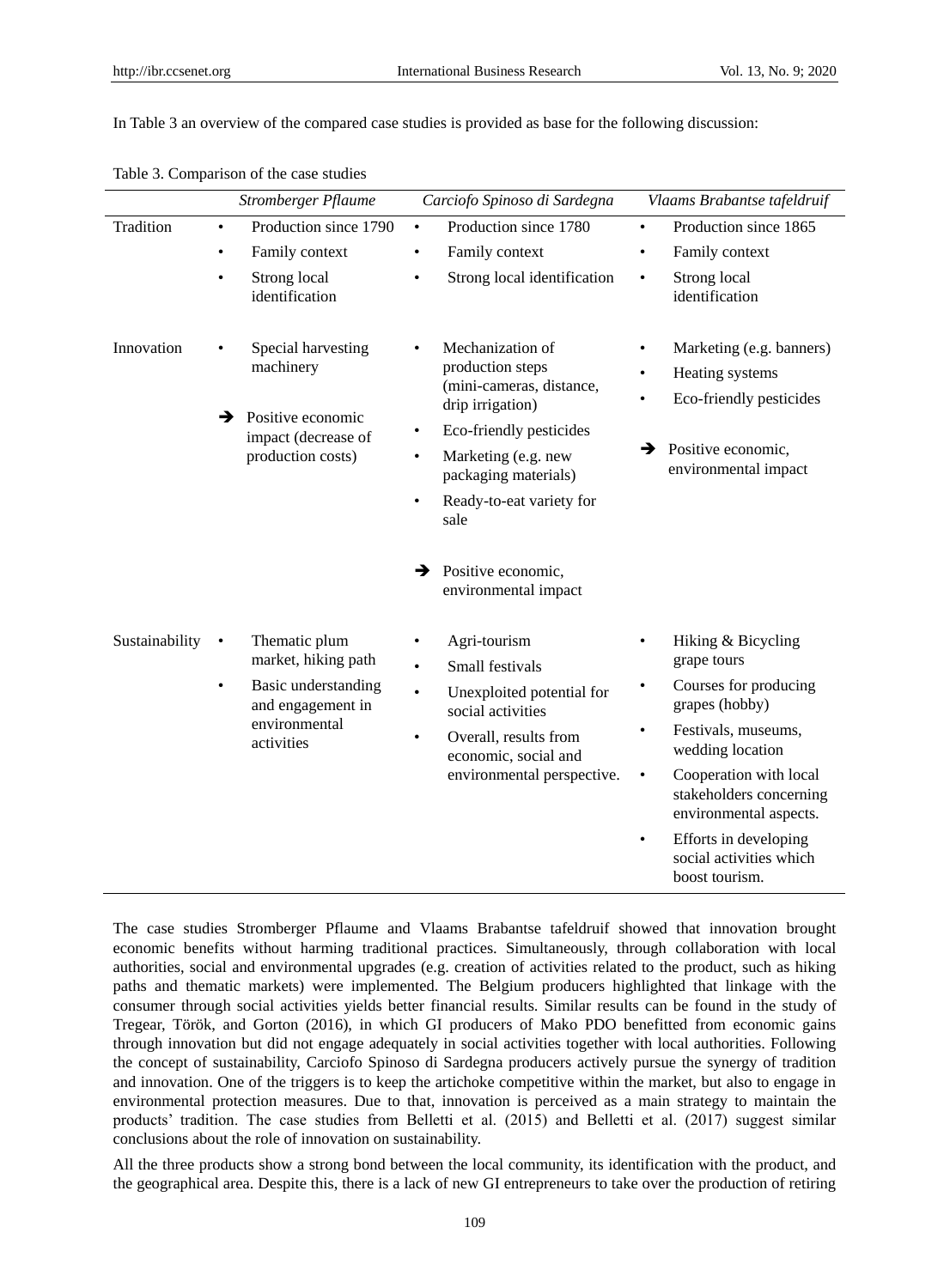producers since the generational change is not always successful. Newcomers often leave their original business and switch to the production of the GI with support of relatives belonging to the sector, thus, reinforcing the traditional know-how. There is a need for support on sustaining the production of these three GI products, mainly focusing on generational change.

The producers show a range of mild to strong interest in complying with environmental protection measures. Simple and cost-saving environmental strategies are more often pursued since they have a double benefit. The products are economically profitable, even though they represent niche segments of the market and they are produced in small restricted areas. Overall, the GI producers base their production approach on diversification strategies, combining all elements perceived as necessary: passion about the product, economic benefits, social engagement, and environmental protection. This holistic approach, combining tradition and innovation, towards stimulating sustainable practices, should be encouraged within GI policies. The outcome may lead to long-run benefits for all the stakeholders involved.

## **6. Conclusion**

In this paper, we show that if innovations are applied in synergy with tradition, positive impacts on sustainability can be observed. GI producers, as entrepreneurs, are able to react to challenges through diversifying their business strategies. The comparative case study highlighted that the national context of legislation is influenced by different funding support programs, the historical usage of GIs and the national interest in them, thus, shaping the GI production strategies. To deliver a comprehensive GI product, tradition and innovation must go hand in hand addressing all three sustainability dimensions.

The case study of Stromberger Pflaume shows a positive effect on economics due to the combination of tradition and innovation. It, however, leaves open questions around the diversification strategies related to social and environmental concerns. Furthermore, Carciofo Spinoso di Sardegna is an example demonstrating the positive effects of using tradition and innovation in synergy. Positive impacts on economic, social, and environmental matters can be observed due to a targeted approach on diversification strategies by the GI artichoke producers. Vlaams Brabantse tafeldruif confirms this statement with particular attention on social aspects in which all stakeholders involve remarkably.

Based on the empirical findings, we support the statement that "GIs are not static museums of production but evolving systems" (Edelmann et al., 2020). This study of the three PDO cases builds new theories around the application of tradition and innovation to the GI scheme and its impact on sustainability. To deliver a broader picture, more studies are required (e.g. analyzing more countries, comparing PGIs, covering larger areas, including quantitative data). We recommend that the implementation of tradition and innovation within the GI scheme receives more support on a worldwide scale. Thus, GI policy officers are required to launch equally accessible programs to everyone. Moreover, future initiatives must focus on the three dimensions of sustainability, which need to be incorporated into the GI regulation. This process should be carried out in collaboration with all GI stakeholders, highlighting the co-existence of social, economic, and environmental benefits.

#### **Acknowledgments**

This research was supported by the Max Planck Institute for Innovation and Competition.

#### **References**

- Beckford, C., & Barker, D. (2007). The role and value of local knowledge in Jamaican agriculture: adaptation and change in small-scale farming. *The Geographical Journal, 173*(2), 118-128. https://doi.org/10.1111/j.1475-4959.2007.00238.x
- Belletti, G., & Marescotti, A. (2011). Origin products, GI special protection schemes and rural development. In Barham, E., & Sylvander, B. (Eds.), *Labels of Origin for Food. Local Development, Global Recognition* (pp. 75-91). Cambridge: CABI International. https://doi.org/10.1079/9781845933524.0075
- Belletti, G., Marescotti, A., & Brazzini, A. (2017). Old World Case Study: The Role of Protected Geographical Indications to Foster Rural Development Dynamics: The Case of Sorana Bean PGI. In W. van Caenegem, & J. Cleary (Eds.), *The Importance of Place: Geographical Indications as a Tool for Local and Regional Development,* Ius Gentium: Comparative Perspectives on Law and Justice 58 (pp. 253-276). Springer International Publishing AG. https://doi.org/10.1007/978-3-319-53073-4
- Belletti, G., Marescotti, A., Sanz-Cañada, J., & Vakoufaris, H. (2015). Linking protection of geographical indications to the environment: Evidence from the European Union olive-oil sector. *Land Use Policy, 48*,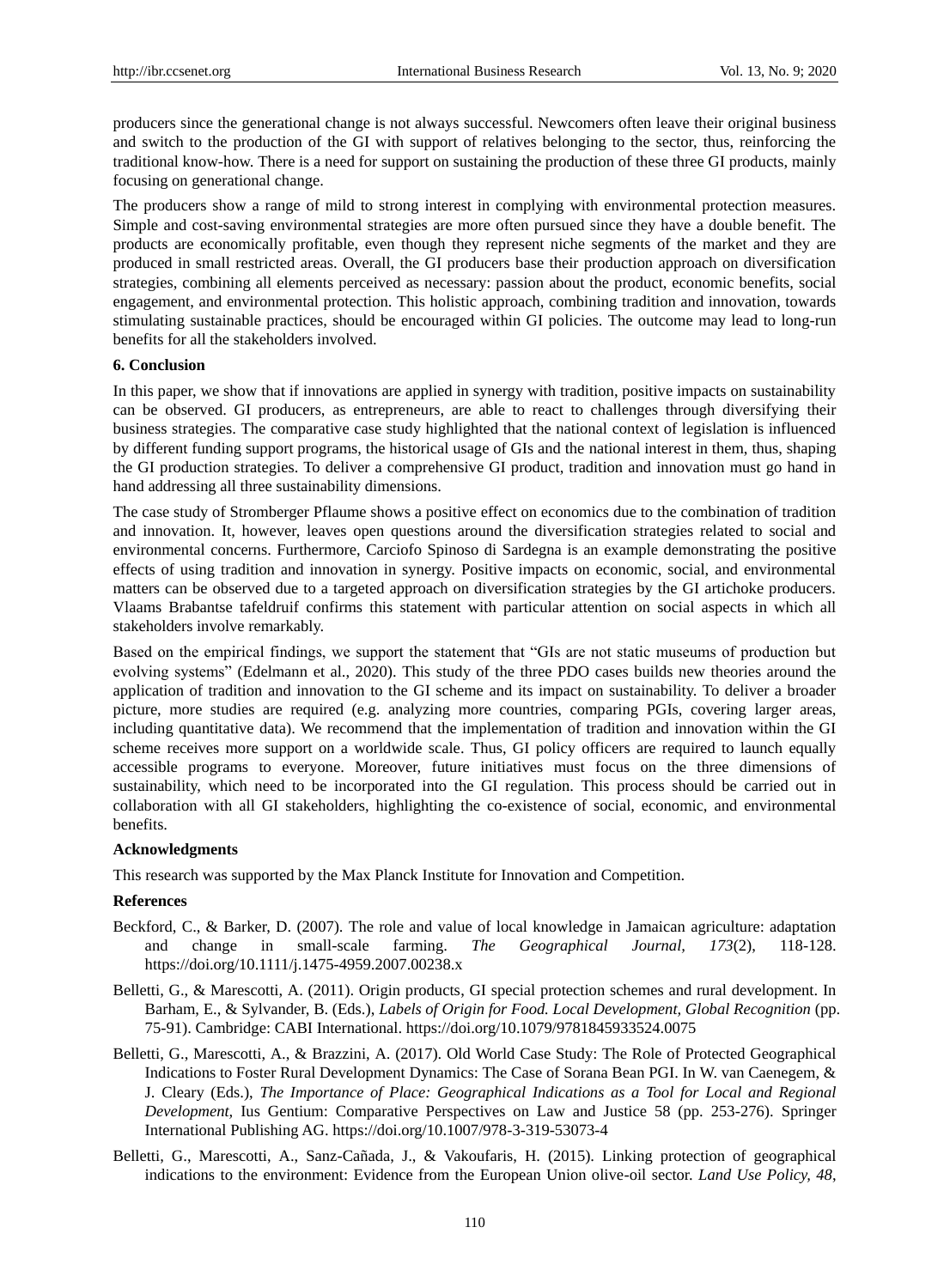94-106.<https://doi.org/10.1016/j.landusepol.2015.05.003>

- Belz, F. M., & Binder, J. K. (2017). Sustainable entrepreneurship: A convergent process model. *Business Strategy and the Environment, 26*(1), 1-17.<https://doi.org/10.1002/bse.1887>
- Bowen, S., & Valenzuela Zapata, A. (2009). Geographical indications, terroir, and socioeconomic and ecological sustainability: The case of tequila. *Journal of Rural Studies, 25*(1), 108-119. <https://doi.org/10.1016/j.jrurstud.2008.07.003>
- Cohen, B., Smith, B., & Mitchell, R. (2008). Toward a sustainable conceptualization of dependent variables in entrepreneurship research. *Business Strategy and the Environment, 17*(2), 107-119. <https://doi.org/10.1002/bse.505>
- Dyllick, T., & Hockerts, K. (2002). Beyond the business case for corporate sustainability. *Business Strategy and the Environment, 11*(2), 130-141.<https://doi.org/10.1002/bse.323>
- Edelmann, H., Quiñones-Ruiz, X. F., Penker, M., Scaramuzzi, S., Broscha, K., Jeanneaux, P., … Marescotti, A. (2020). Social Learning in Food Quality Governance‐Evidences from Geographical Indications Amendments. *International Journal of the Commons, 14*(1), 108-122.<http://doi.org/10.5334/ijc.968>
- Elkington, J. (1998). *Cannibals with forks: The triple bottom line of 21st century business*. Gabriola island: New Society Publishers. https://doi.org/10.1002/tqem.3310080106
- European Commission. (2012). Regulation (EU) No 1151/2012 of the European Parliament and of the Council of 21 November 2012 on quality schemes for agricultural products and foodstuffs. *Official Journal of the European Union L, 343,* 1-29.
- European Commission. (2015). *Official Journal of the European Union.* EC No. IT-PDO-0105-01325, 24-30.
- European Commission. (2016). *User guide to the SME Definition: European Commission*. Brussels: Enterprise and Industry Publications.
- European Commission. (2019). *DOOR Database.* Retrieved December 10, 2019, from http://ec.europa.eu/agriculture/quality/door/list.html?locale=en
- Gioia, D. A., Corley, K. G., & Hamilton, A. L. (2013). Seeking qualitative rigor in inductive research: Notes on the Gioia methodology. *Organizational research methods, 16*(1), 15-31. <https://doi.org/10.1177%2F1094428112452151>
- Gocci, A., & Luetge, C. (2020). The Synergy of Tradition and Innovation Leading to Sustainable Geographical Indication Products: A Literature Review. *Journal of Management and Sustainability, 10*(1), 152-161. <https://doi.org/10.5539/jms.v10n1p152>
- Hahn, T., Figge, F., Pinkse, J., & Preuss, L. (2010). Trade-offs in corporate sustainability: You can't have your cake and eat it. *Business Strategy and the Environment, 19*(4), 217-229.<https://doi.org/10.1002/bse.674>
- Hobsbawm, E., & Ranger, T. (2012). *The invention of tradition*. Cambridge: Cambridge University Press. <https://doi.org/10.1080/00103829.1983.12069103>
- Hoy, F. (1983). A program for rural development from inception through implementation. *Journal of the Community Development Society, 14*(2), 33-49.<https://doi.org/10.1080/00103829.1983.12069103>
- Lundvall, B. A. (2010). *National systems of innovation: Toward a theory of innovation and interactive learning*. London and New York: Anthem press.<https://doi.org/10.7135/UPO9781843318903>
- Mancini, M. C. (2013). Localised Agro-Food Systems and Geographical Indications in the Face of Globalisation: The Case of Queso Chontaleño. *Sociologia Ruralis, 53*(2), 180-200. <https://doi.org/10.1080/00103829.1983.12069103>
- Marescotti, A., Quiñones-Ruiz, X. F., Edelmann, H., Belletti, G., Broscha, K., Altenbuchner, C., ... Scaramuzzi, S. (2020). Are Protected Geographical Indications Evolving Due to Environmentally Related Justifications? An Analysis of Amendments in the Fruit and Vegetable Sector in the European Union. *Sustainability, 12*(9), 3571-3589.<https://doi.org/10.3390/su12093571>
- Massengil, R. P. (2014). *Writing Sociology: A Guide for Senior Theses*. Princeton, NJ: Princeton University.
- Nuvolari, A., & Tartari, V. (2014). Innovation, appropriability and productivity growth in agriculture: a broad historical viewpoint. In M. Cimoli, G. Dosi, K. E. Maskus, R. L. Okediji & J. H. Reichman (Eds.), *Intellectual Property Rights: Legal and Economic Challenges for Development* (pp. 242-263). Oxford University Press[. https://doi.org/10.1093/acprof:oso/9780199660759.003.0008](https://doi.org/10.1093/acprof:oso/9780199660759.003.0008)